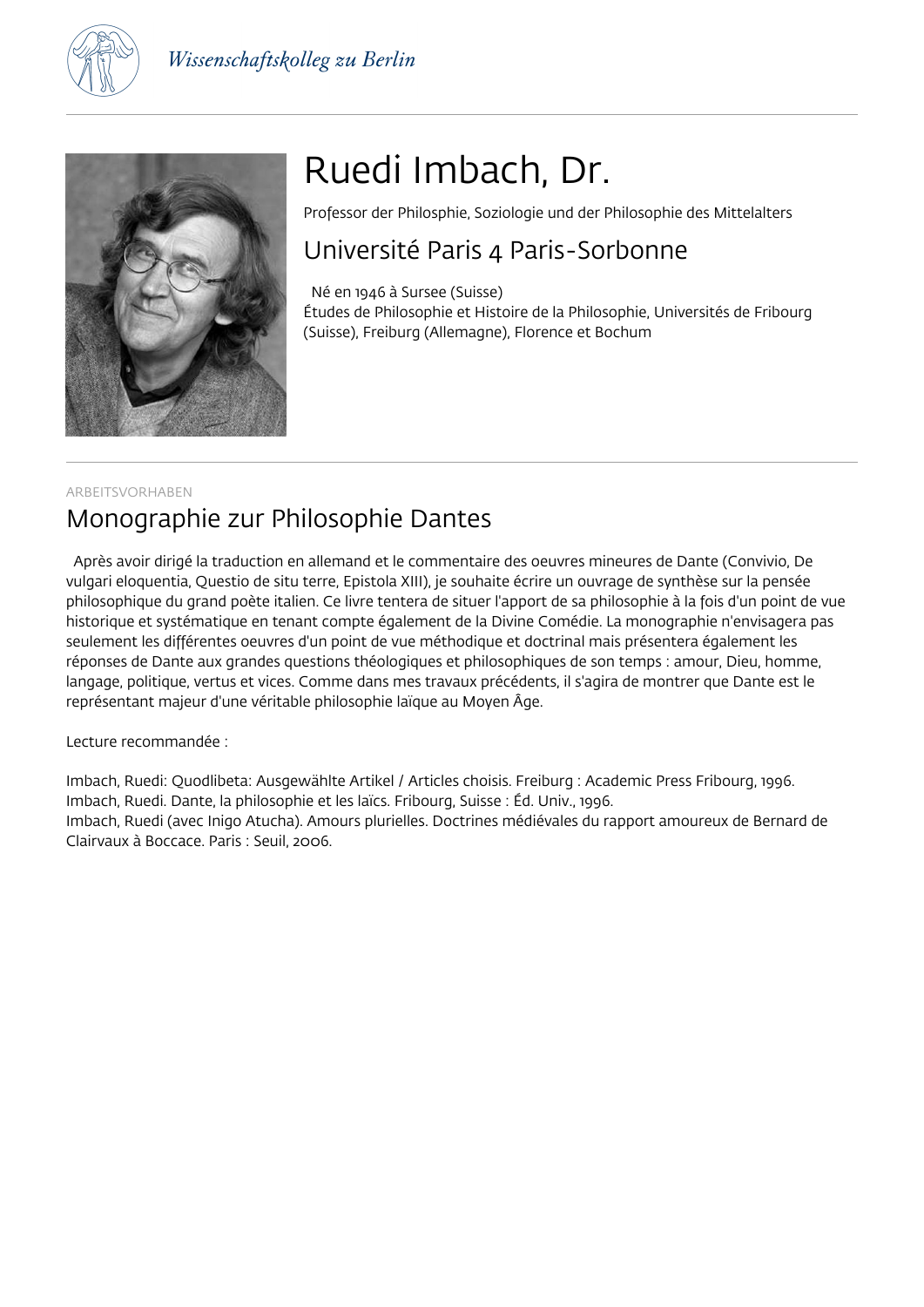## "Dem Menschen allein ist Sprache gegeben" Annäherungen an Dantes Philosophie der Sprache

 Dante Alighieri (1265-1321) opened his 1304 treatise "On Eloquence in the Vernacular" (De vulgari eloquentia) with the presumptuous remark that no one before him had ever treated of his present theme, namely the vernacular (vulgare). Is this assertion merely the misguided opinion of a cocky man of letters, or can it pass the critical test of an historian of philosophy? In another of his works, the political tract "Monarchia", Dante similarly declares that he wishes to proclaim "truths that have never yet been heard," and in his "Divine Comedy" he even pretends to sail hitherto unseen seas: "The water on which I move has never been sailed" ("L'acqua ch'io prendo già mai non si corse," Paradiso II, 7).

It is of course widely acknowledged that the author of the "Divine Comedy" is a great poet, but people are not generally aware of his achievement as a philosopher; and it has been largely forgotten that he did in fact compose philosophical works in the truest sense of the term-works whose originality, upon closer examination, is unmistakeable. For instance, he is the first theoretical advocate of the separation of church and state, and in his "Convivio" he pleads at length for philosophy to be done in the vernacular. Dante was preoccupied with the subject of language throughout his life, and in my lecture I will be devoting particular attention to this aspect of his philosophy.

After a short presentation of the content and meaning of Dante's "De vulgari eloquentia", I will then, for starters, present the poet's anthropological explanation for the world's vast diversity of languages, with which-using rational arguments-he attempts to interpret and thereby explain the biblical myth of construction of the Tower of Babel. Then I will show the way in which Dante attempts to prove his thesis that man alone has the power of languagealluded to in the title of my lecture. When, in this connection, he asserts that neither God nor the angels nor animals can speak (loqui), he is availing himself of certain traditional ideas-but at the same time he modulates these ideas in a highly original way: Language is understood as imparting one's thoughts, but Dante specifies that we are only dealing with language in the truest sense when the vehicle of this communication is a sensory-rational signal; because this signal is not present with animals or angels, they possess no language. Dante also takes a position on the issue of Adam's language, which was taken up again by Leibniz among others and vehemently debated throughout the eighteenth century in connection with the origin of language. Initially Dante believed that this language was identical with the Hebrew language and had a divine provenance; later, in the twenty-sixth canto of Paradiso, he arrives at the insight that language is the product of human reason. "Language is invented!" wrote Johann Gottfried Herder. "Natural to and necessarily invented by mankind, as humans are human."

Perhaps we might be permitted to share in the judgment passed by the American scholar Zygmunt Baranski: "In the 'De vulgari eloquentia', Dante undoubtedly made a major new statement in an area trodden bare by centuries of intellectual effort." And perhaps an investigation of Dante's opera minora and his sources allows us to better understand what Erich Auerbach meant when he contended that the poetry of "The Divine Comedy" is "eminently philosophical."

PUBLIKATIONEN AUS DER FELLOWBIBLIOTHEK

Imbach, Ruedi (Basel,2021) Grundriss der Geschichte ..., Die Philosophie des Mittelalters, 12. Jahrhundert ; 1 https://kxp.k10plus.de/DB=9.663/PPNSET?PPN=1742993583 Zwölftes Jahrhundert https://kxp.k10plus.de/DB=9.663/PPNSET?PPN=1742993583 Imbach, Ruedi (Basel,2021)

Grundriss der Geschichte ..., Die Philosophie des Mittelalters, 12. Jahrhundert ; 2 https://kxp.k10plus.de/DB=9.663/PPNSET?PPN=1742821715

#### Zwölftes Jahrhundert

https://kxp.k10plus.de/DB=9.663/PPNSET?PPN=1742821715